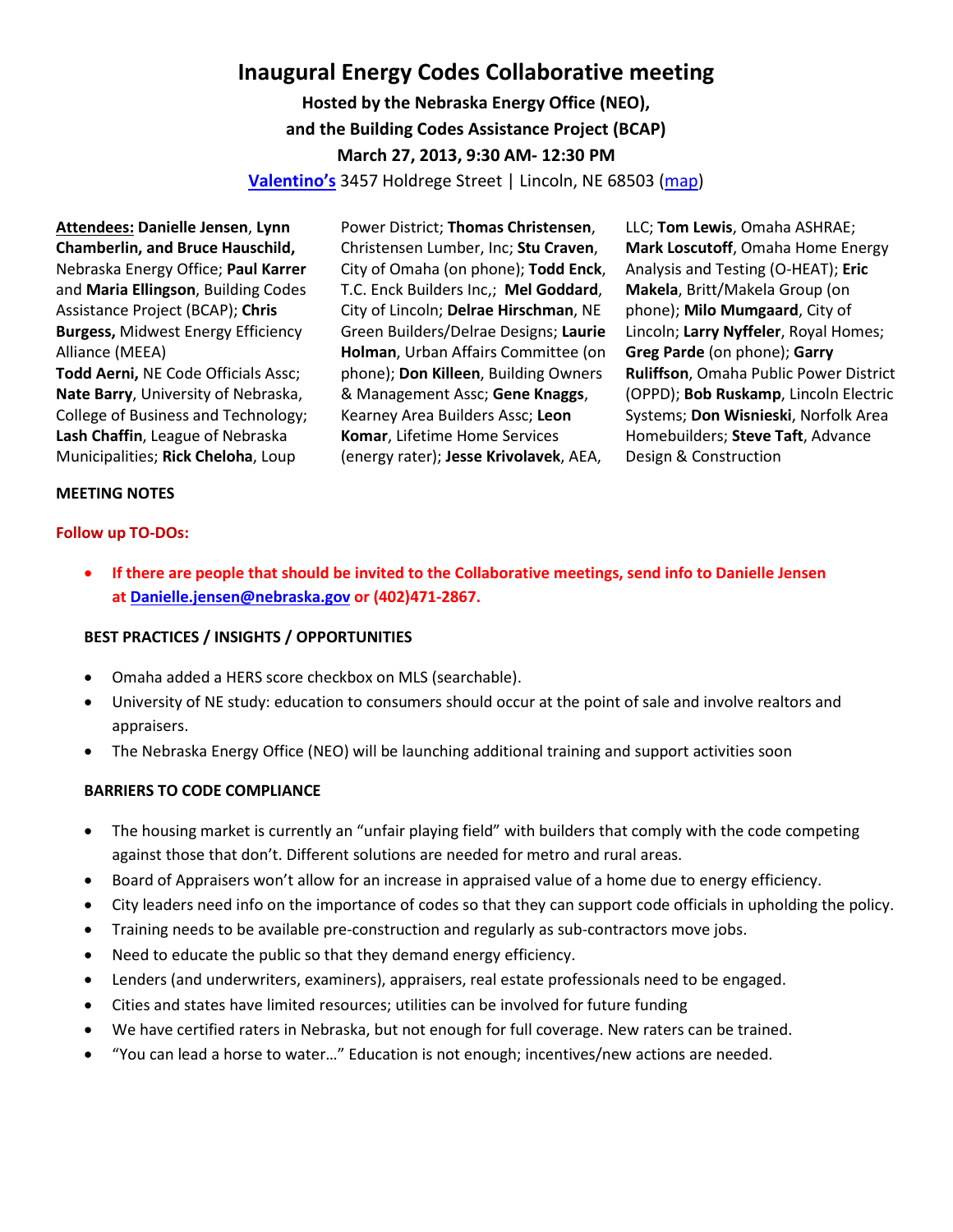• Code official's focus is often "public safety"; "energy" is outside of that scope. (Perhaps we need to work on making energy efficiency a "public safety" concern.) Energy raters are currently the experts in energy efficiency, not code officials.

# **IDEAS**

- Financially incentivize EE (via lower interest rate loan or other financial incentive) at time of sale.
- Involve state legislators.
- License builders and require CEUs.
- Require a HERS score on new homes. It is the equivalent of a MPG sticker on new cars raises buyer awareness, creates demand for greater energy efficiency; helps transform the market.
- Develop an online technical forum for code officials, builders, others.
- Fund third-party raters to ensure energy code compliance across the state (example Illinois is exploring the possibility of a utility-funded, code-compliance, claimed savings program). A similar structure could be considered in Nebraska.
- Require an approved building permit before installing power lines to new construction. (OPPD used to do so).
- Introduce legislation an "Even the Playing Field Law" that addresses these issues.
- The whole system (lenders, underwriters, examiners, real estate professionals, appraisers, consumers, training, etc.) needs to move forward concurrently. If one part falls down, the system falls down (If the designers don't know how to design, appraisers don't know how to appraise, builders don't know how to build).

# **COMPLETE DETAILED MEETING NOTES**

**1. Introductions | Overview of Project | Meeting Goals** 

# **Introduction to Collaborative Project & Meeting Goals: Paul Karrer**

Paul gave a brief overview of the BCAP Compliance Planning Assistance program, and the status of energy codes in Nebraska. (The LCD projector was not functioning.)

- Knowing that code compliance is a key issue to the Nebraska Energy Office (NEO), and that the Governor agreed to achieve compliance with the 2009 IECC, this group can help assure compliance.
- Meeting purpose: To provide a forum for stakeholders affected by energy codes to work together to help the state improve compliance with energy codes.
- Goal for today: To form an Energy Code Compliance Collaborative for Nebraska.

Lynn Chamberlin presented the NEO study on current energy code compliance, using the DOE recommended methodology as a guide. NEO chose 100 homes for the study, of various prices ranges, areas (Northeast, Southeast, and central), and builders to be as fair as possible; get a good variety of new homes into the study. Home owners were offered a \$250 incentive to open their homes for the study. An energy rater went into each finished (post-construction) home, (built in 2010 – IECC 2003 was the required code version then) and looked for compliance with the energy code. A main objective was to determine training needs for improving compliance. Study results showed:

- **Average energy code compliance:** about 64.7%. Lowest score was 42.5%; highest 83% (my notes say 83%).
- **Areas of success:** windows, doors, ceiling ductwork, installing right ins. in floors and ceilings (installation needs improvement).
- **Areas for improvement:** Installing to manufacturers specification, caulking, sealing holes, specifying, documenting, installing appropriate HVAC equipment. Plans don't include HVAC info.

**Eric Makela,** Britt-Makela Group presented early results from a small follow-up study funded by IMT to gauge training effort successes / if energy savings occurred because of training. Overall, homes looked pretty good. Well-installed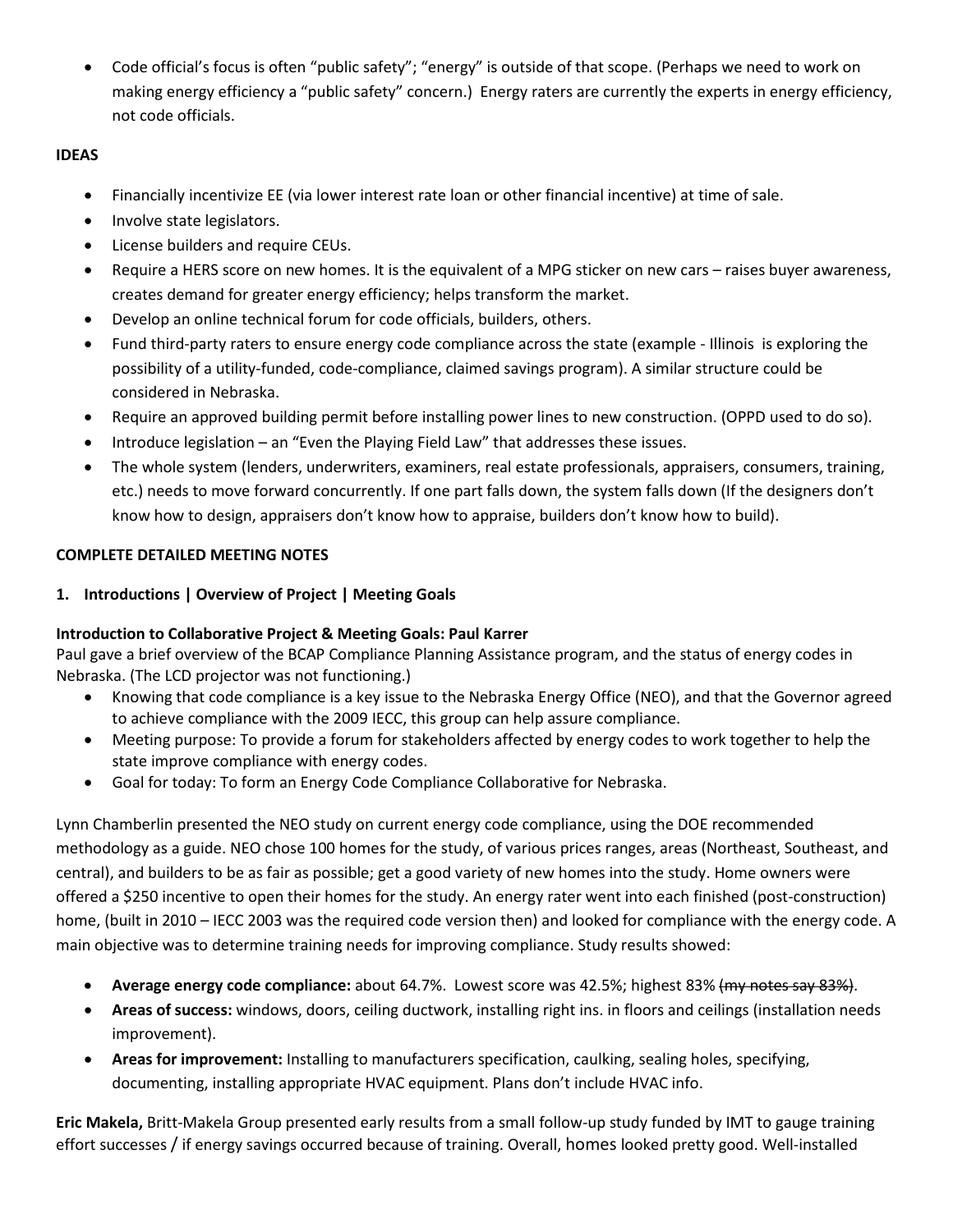fiberglass batts in walls; fairly complete documentation (can improve). From RES standpoint, things are well under way for compliance. The study will be out in next few months through IMT. Running an analysis on all 40 homes to compare what we saw before to what we're seeing now.

## **2. Identifying Key Issues for Code Compliance in Nebraska: Rick Hauffe, ICC**

- What can we do as a group to improve compliance?
- Which area(s) should we focus on?
- Cross-jurisdictional issues:
	- o What about rural areas that do not have code enforcement resources?
	- o How might 2012 IECC adoption affect compliance in communities of Omaha/Lincoln metro areas?
- Impact on existing buildings? (additions/renovations/rehabs/repairs)
- Other compliance systems?

## **Discussion notes:**

Milo Mumgaard: We've gone to great lengths to pass these laws, but we have widespread failure to comply with the laws. What is state law vs. city law? Are local leaders aware of the law?

Lynn Chamberlin: we provide info on the statute, and can respond to complaints from homeowners. Most of our effort has been to provide training – trained 1,200 in one year. Getting people to focus is very difficult. Especially in small jurisdictions, those code officials are strapped for time.

Larry Nyffeler, Royal Homes:

- Customers are moving in from out of town; our homes score around 53 on HERS rating no problem.
- Customers don't want to pay more or "green". They care more about granite and schools.
- This needs to be customer driven; but people are afraid of energy audits. People can understand how the HERS score reduces bills when you give them clear information like "A 3,700 SF home will cost you \$3,500/yr". We need to educate customers – raise demand.
- In May, 2013 there will be a [searchable] checklist on the Omaha MLS for a HERS score. That'll help get customers asking what it means.
- We've met with the Board of Appraisers and they won't add to the appraised value due to energy efficiency (EE).
- EE impacts our energy infrastructure as we build new homes, we're going to need to bring in more energy/raise rates.
- Larry: We started a group in Omaha; need to work it into the program. "A house without Energy star is like cheap fleece, a house with good insulation is like wearing Gortex".
- Chris, MEEA: A new NAHB study shows customer's top concern is EE and people are willing to pay more.
- Mark Loscutoff: the energy law is like seat belt law. It's only enforced when breaking the law is discovered.
- Jim Harper, retired code official: Training of public will need to come from a regulatory agency. But right now, it's the building departments that are in contact with consumers and have the opportunity to educate them. We also need to foster advocates on city councils (sometimes they're reactive to builders that complain about a decision made by a code official; and pressure the code official to let the issue go.)

# **Group Q: If Omaha and Lincoln were to adopt the 2012, how would that affect compliance?**

- In Omaha we've been meeting with code officials and will go to 2012 by early 2014 if not sooner. Blower door is biggest thing we're dealing with right now.
- Jessie: Most builders WANT to do a better job. HVAC people say that it's not a level playing field; it comes down to enforcement. There are problems with measuring compliance prior to completing a house: If at final test out if we require 3 ACH; the blower door test should occur before they hang drywall – it's fixable then. It's expensive to find out you've failed after the drywall is hung. But energy raters get fired if the rating shows it doesn't pass.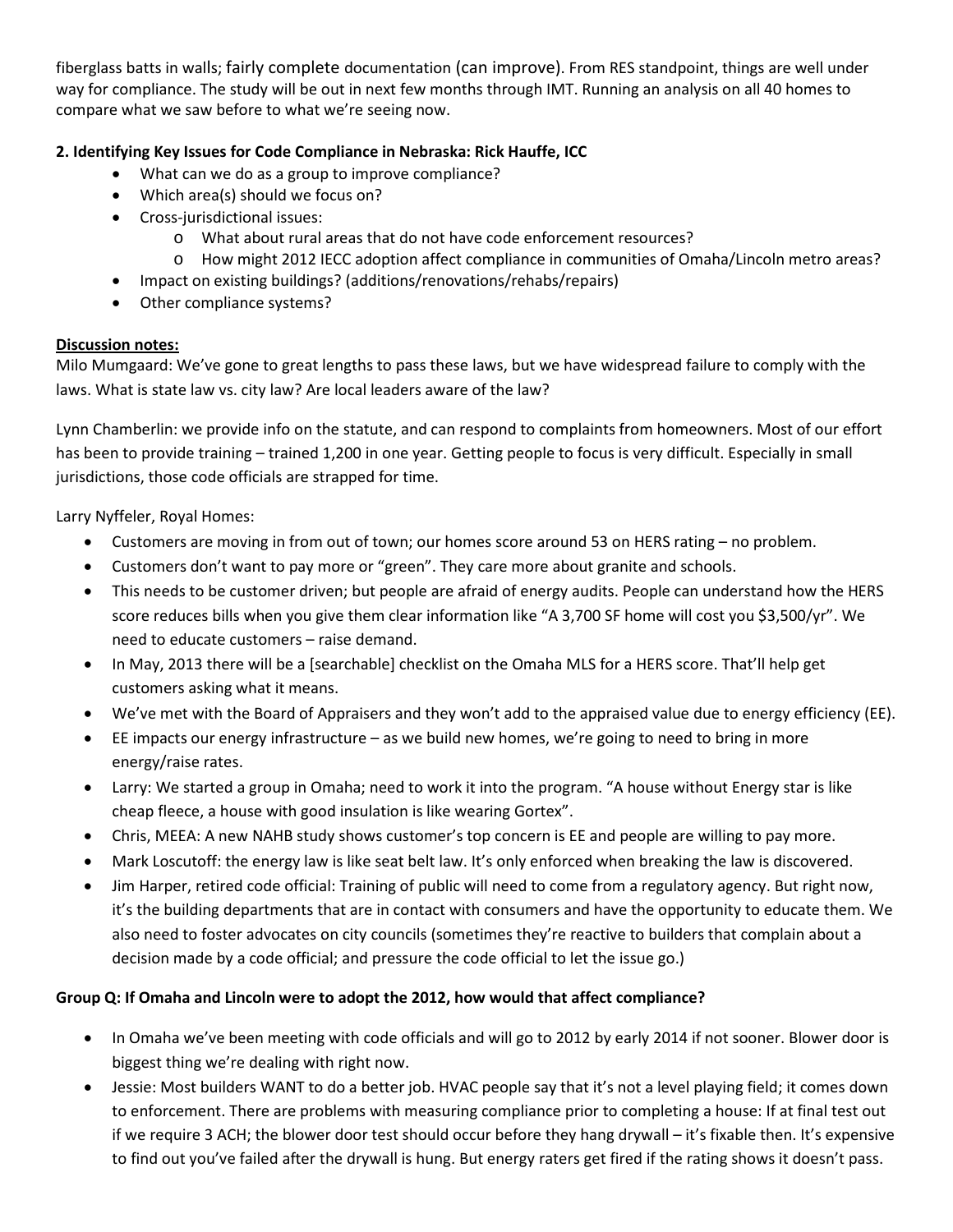Also, duct leakage and sizing calcs (Manual J or REScheck inputs MUST BE VALID). Training needed. Even if we find that 10-15% fail before homeowner moves in - that's ok – it will get better as builders learn.

- Leon, Omaha energy rater. The 2009 code says 7 ACH and many buildings pass. The 2012 code requires 3 ACH and builders will have problems achieving that. We will need training for builders and their subs (who tend to move from job to job so need continual training). Right now we see fire stops being missed; back sheathing on attic wall is a leakage area if missing. These must be done at framing stage. Things are being missed in metro areas, but it's worse in rural areas – the structural code alone is a lot of responsibility for a builder – how can you air seal it all? They need training.
- Gene Knaggs (builder in the west). Where we build, there are no inspections required; no plans. Owner might even move in before the house is done. Education isn't going to help. Builders feel "Nobody can tell me what to do". Need to focus on educating the public so that they demand it. And Appraisers don't value it so we're competing against builders who are not building to code – that's not a level playing field. Each section (education to construction industry, better enforcement, more informed public, appraisers adding value, lenders engaged) must improve together. We can't expect less to solve the problem.
- Nate Barry Univ of NE we worked on a 3-yr study in NE and FL on how to implement into market. We found that education needs to happen at the point of sale. It should be driven by financial institution – for example, it could require a HERS rating for a mortgage. Almost every home sale involves an appraisal and gets a mortgage. We should require the engagement of realtors and appraisers at the point of sale.
- Don Killeen continuing education should be thru the Appraisal Institute geared to appraisers. Otherwise it comes back to financial institution.

#### **What about rural areas without resources: Danielle – would this address that?**

- We don't have enough raters to cover energy code compliance across NE.
- There's no permit required in rural areas except maybe zoning.
- We don't have the resources [to enforce code], but a loan would motivate consumers and drive a market. There's no county official that can go out and do inspections. In majority of counties, there are no resources.
- Many home owners don't know what makes a home EE. And misinformation prevails.
- Todd Aerni City of Papillion and member of Bldg Officials assn. Only 23 jurisdictions are authorized to enforce codes. Builders won't like a requirement for energy ratings.
- Gene Knaggs– several people in my construction company are becoming energy raters. We could have raters in Kearney, but there's no market for them. I've been trying to increase the appraised value on our homes for EE features. I need a qualified appraiser, but there isn't one in Kearney.
- Danielle Jensen: NEO was recently awarded an extension on DOE funding. (More later in notes.)
- Gary Ruliffson: We get calls asking, "why are my bills are so high?"After an energy rating they ask "why didn't builder do this"? We need appraiser, real estate, lender education.
- A contractor's license creates more red tape, but if want to educate builders in western part of state, we need builder education and CEUs for builders. Many don't know what an air barrier or advanced framing is.
- Chris Burgess, MEEA: IDEA for NE- In IL, utilities are exploring the possibility of funding third-party raters throughout state.
- The whole system (lenders, underwriters, examiners, real estate professionals, appraisers, consumers, training, etc.) needs to move forward concurrently. If one part falls down, the system falls down (designers need to know how to design; appraisers to appraise, etc.).
- There's been a public investment to train more raters. Utilities need to be in a position to support raters. Cities and states have limited resources.
- LARRY: OPPD used to require having approved plans before running power to new buildings.